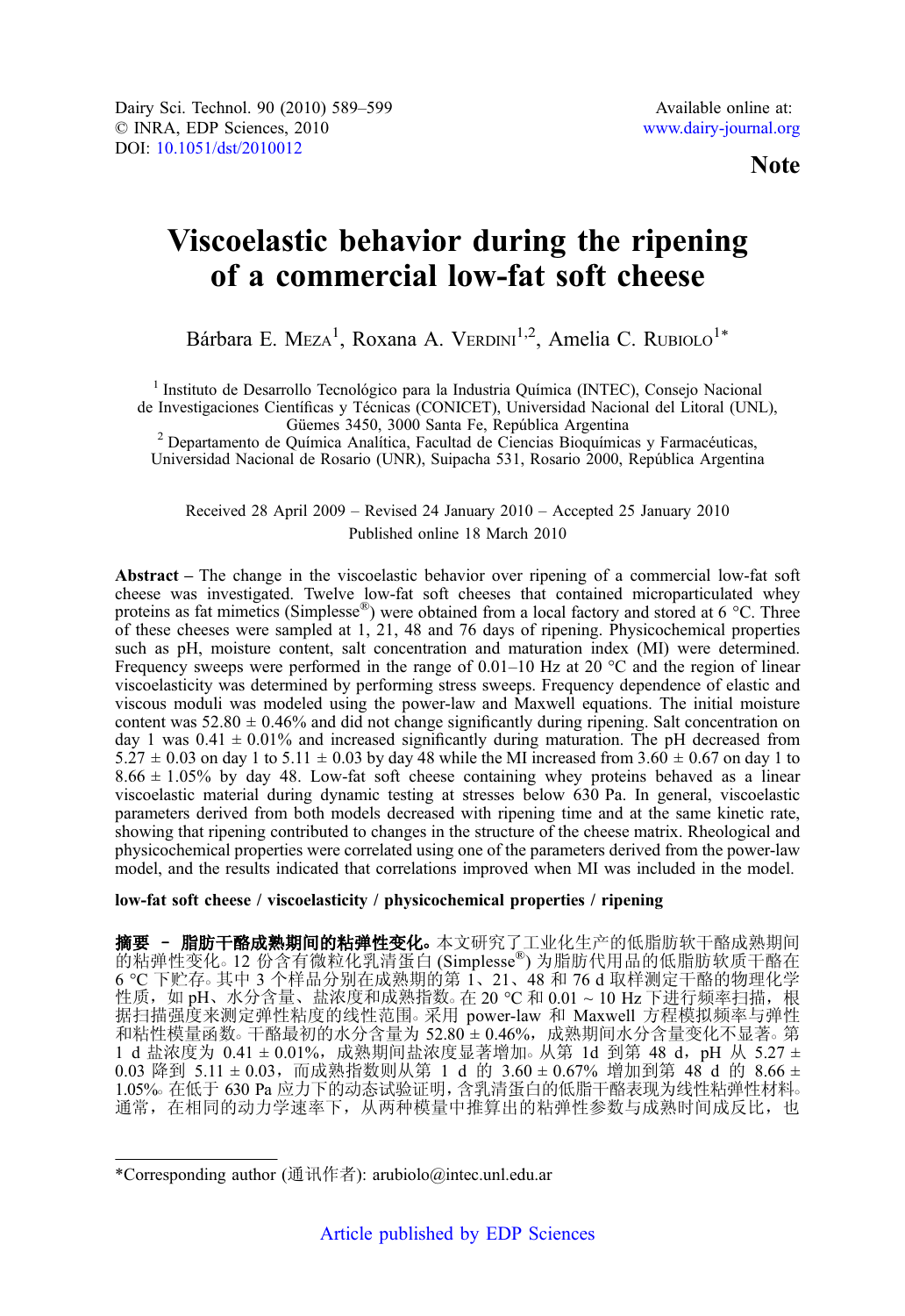就说明了成熟时间决定了干酪基质结构的变化。如果在 power-law 方程中考虑到成熟指数 这个参数, 则从该模型中获得的参数与干酪的流变性和物理化学特性呈相关性。

# 低脂软干酪 / 粘弹性 / 物理化学特性 / 成熟

Résumé – Comportement viscoélastique d'un fromage à pâte molle allégé en matière grasse au cours de l'affinage. Le changement intervenant au cours de l'affinage dans le comportement viscoélastique d'un fromage à pâte molle allégé en matière grasse a été étudié. Douze fromages contenant des protéines de lactosérum sous forme de microparticules (Simplesse®) en remplacement de la matière grasse ont été obtenus auprès d'une firme locale et conservés à 6 °C. Trois de ces fromages ont été prélevés à 1, 21, 48 et 76 jours d'affinage. Les propriétés physicochimiques telles que le pH, la teneur en humidité, la concentration en sel et l'index de maturation ont été déterminées. Des balayages de fréquence dans la zone 0,01–10 Hz ont été réalisés à 20 °C et la région de viscoélasticité linéaire a été déterminée en réalisant des balayages en contrainte. La dépendance à la fréquence des modules élastique et visqueux a été modélisée par la loi de puissance et les équations de Maxwell. La teneur initiale en humidité était de  $52,80 \pm 0,46$  % et ne variait pas de façon significative au cours de l'affinage. La teneur en sel était de 0,41  $\pm$  0,01 % le 1<sup>er</sup> jour et augmentait significativement au cours de la maturation. Le pH diminuait de 5,27  $\pm$  0,03 le 1<sup>er</sup> jour à 5,11  $\pm$ 0,03 le 48<sup>e</sup> jour, tandis que l'index de maturation augmentait de 3,60 ± 0,67 le 1<sup>er</sup> jour à 8,66 ± 1,05 le 48e jour. Le fromage à pâte molle allégé en matière grasse contenant les protéines de lactosérum avait un comportement viscoélastique linéaire au cours du test dynamique à des contraintes inférieures à 630 Pa. En général, les paramètres viscoélastiques dérivés des deux modèles diminuaient au cours de l'affinage et avec la même cinétique, ce qui montre que l'affinage contribuait aux changements de structure de la matrice fromagère. Les propriétés rhéologiques et physico-chimiques étaient corrélées en utilisant un des paramètres dérivés de la loi de puissance et les résultats indiquaient que les corrélations étaient améliorées lorsque l'index de maturation était inclus dans le modèle.

fromage à pâte molle allégé en matière grasse / viscoélasticité / propriété physicochimique / affinage

# 1. INTRODUCTION

Rheological properties obtained in the linear viscoelastic region are useful tools for the food industry. Elastic and viscous contributions to the internal structure of the sample can be obtained performing oscillatory measurements. Such studies provide an insight into the fundamental nature of the physical basis of food texture [\[2\]](#page-9-0). Cheese is a typical viscoelastic food whose structure can be considered as a casein network embedded with a dispersed phase of fat globules, minerals and water. The rheological behavior of cheeses is influenced by the components in the cheese matrix structure [\[19](#page-10-0)]. Also, the viscoelasticity of cheeses can be influenced by ripening because the structure of the cheese matrix is modified due to breakdown of the protein network during casein hydrolysis. During ripening, the changes in pH, moisture content and salt concentration can affect textural characteristics of cheeses [\[17\]](#page-10-0). For this reason, correlations between rheological parameters and physicochemical properties of cheeses over ripening of commercial cheeses have been reported [\[2,](#page-9-0) [5](#page-10-0), [24\]](#page-10-0).

Over the last decade, the production of low-fat cheeses has significantly increased. However, the removal of fat from the cheese has been shown to cause textural, functional and sensory defects. The use of fat mimetics in the cheesemaking process is an interesting strategy to improve the quality of lowfat cheeses [\[13\]](#page-10-0). Protein-based fat mimetics, such as Simplesse<sup>®</sup> or Dairy-Lo™, consisting of microparticles of whey proteins have the property to give a sense of creaminess similar to fat  $[16]$ .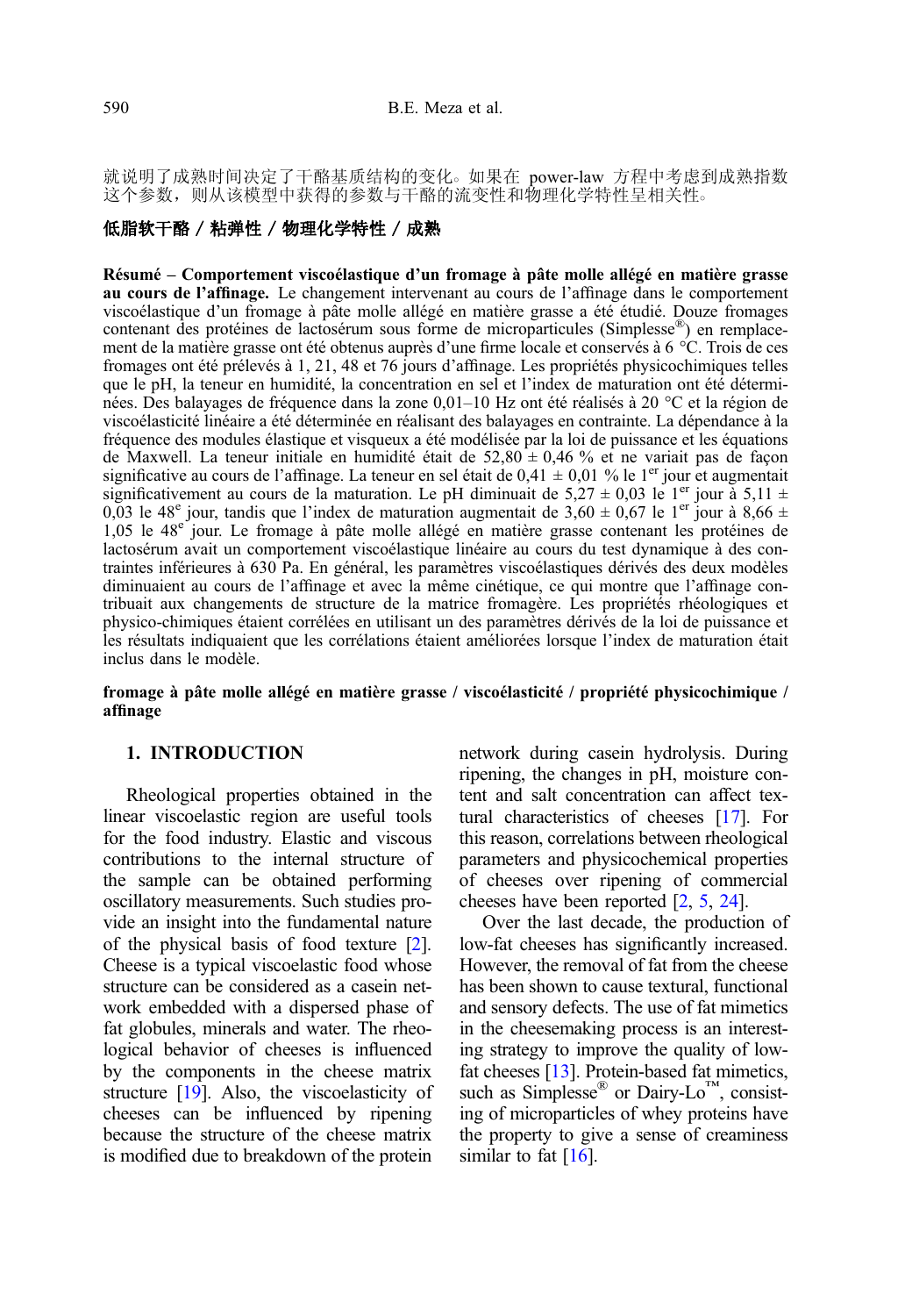Changes in some textural parameters (hardness, fracturability and chewiness) over ripening of several types of low-fat cheeses manufactured with Simplesse® and Dairy- $Lo<sup>TM</sup>$  were published [\[7,](#page-10-0) [14,](#page-10-0) [15](#page-10-0)], but few studies about viscoelastic properties of those kinds of cheese have been reported [\[11](#page-10-0), [25](#page-10-0)]. Moreover, viscoelastic behavior during a specified ripening period of a low-fat soft cheese containing Simplesse® has not been extensively studied.

The objective of this work was to study the change in the viscoelastic behavior during ripening of a commercial low-fat soft cheese containing whey proteins (Simplesse<sup>®</sup>) and to find the relationships between some rheological parameters and physicochemical properties.

# 2. MATERIALS AND METHODS

#### 2.1. Cheese samples

Twelve low-fat soft cheeses (LFSC) that contained whey proteins as fat mimetics (Simplesse<sup>®</sup> D100, NutraSweet Co., (Simplesse® D100, NutraSweet Co., Deerfield, IL, USA) were used for this study. Cheeses were manufactured at a local factory according to regional legislation [\[3](#page-9-0)], obtained by rennet coagulation of pasteurized skim milk, salted in brine to reach a final salt concentration of  $0.41 \pm 0.01\%$ and packed in heat-shrinkable plastic bags. Cheese samples had a rectangular shape  $(28.7 \pm 0.3 \text{ cm} \times 11.6 \pm 0.3 \text{ cm} \times 7.4 \pm 1.6 \pm 0.3 \text{ cm} \times 7.4 \pm 1.6 \pm 1.6 \pm 1.6 \pm 1.6 \pm 1.6 \pm 1.6 \pm 1.6 \pm 1.6 \pm 1.6 \pm 1.6 \pm 1.6 \pm 1.6 \pm 1.6 \pm 1.6 \pm 1.6 \pm 1.6 \pm 1.6 \pm 1.6 \pm 1.6 \pm 1.6 \pm 1.6 \pm 1.6 \pm 1.6 \pm 1.6 \pm 1.6 \pm 1.6 \$ 0.2 cm) and a weight of  $3.0 \pm 0.1$  kg. Cheeses were transported in ice containers from the factory to the laboratory and were stored in a Tabai Comstar PR 4GM chamber (Tabai Espec Corp., Osaka, Japan) at 6 °C. Cheeses were sampled at different ripening times (1, 21, 48 and 76 days) in triplicate. Four slices (3 cm thickness) parallel to the smallest surface (11.6  $\pm$  0.3 cm  $\times$  7.4  $\pm$ 0.2 cm) were obtained from the central zone of the cheeses. A thin layer was removed from slices, leaving an area of 9 cm  $\times$  6 cm and 3 cm thickness for sampling. Subsequently, six cubes of 3 cm side were obtained for each slice but only four cubes near each corner were used as samples. Finally, slices of 3 mm were cut from the cubes. Both cubes and slices were stored in plastic containers, to prevent dehydration, and held refrigerated until physicochemical and rheological testing.

#### 2.2. Physicochemical analysis

Moisture content was measured with a microwave oven CEM AVC 80 (CEM, Attheus, NC, USA) according to the Association of Official Analytical Chemists proce-dure [\[1\]](#page-9-0). The initial fat content  $(5.75 \pm$ 0.04%) was determined in duplicate using the standard method of International Dairy Federation [\[6\]](#page-10-0). Salt concentration was deter-mined as proposed by Fox [\[4\]](#page-9-0) with an automatic titrator model DL40RC (Mettler Instrumente AG, Greifensee, Switzerland). The pH was measured with an electrode for solid foods (pH Spear, OAKTON Instruments, Vernon Hills, IL, USA). Water-soluble fraction was extracted with a procedure developed by Kuchroo and Fox [\[8](#page-10-0)], and modified by Verdini and Rubiolo [[24](#page-10-0)]. Total nitrogen content (TN) and water-soluble nitrogen content (WSN) were determined using the micro-Kjeldahl method with an automatic digestor model 430, a distillation unit model 322 (Büchi, Flawil, Switzerland) and the automatic titrator. Maturation index (MI) was expressed as a percentage of the WSN to the TN ( $MI = WSN \times 100/TN$ ). Two replicates were used in all analysis.

# 2.3. Rheological analysis

#### 2.3.1. Stress and frequency sweeps

Disks (20 mm of diameter) were cut with a borer from the cheese slices and were used for the rheological analysis. Frequency sweeps were performed in the range of 0.01–10 Hz at  $20.0 \pm 0.5$  °C using a stress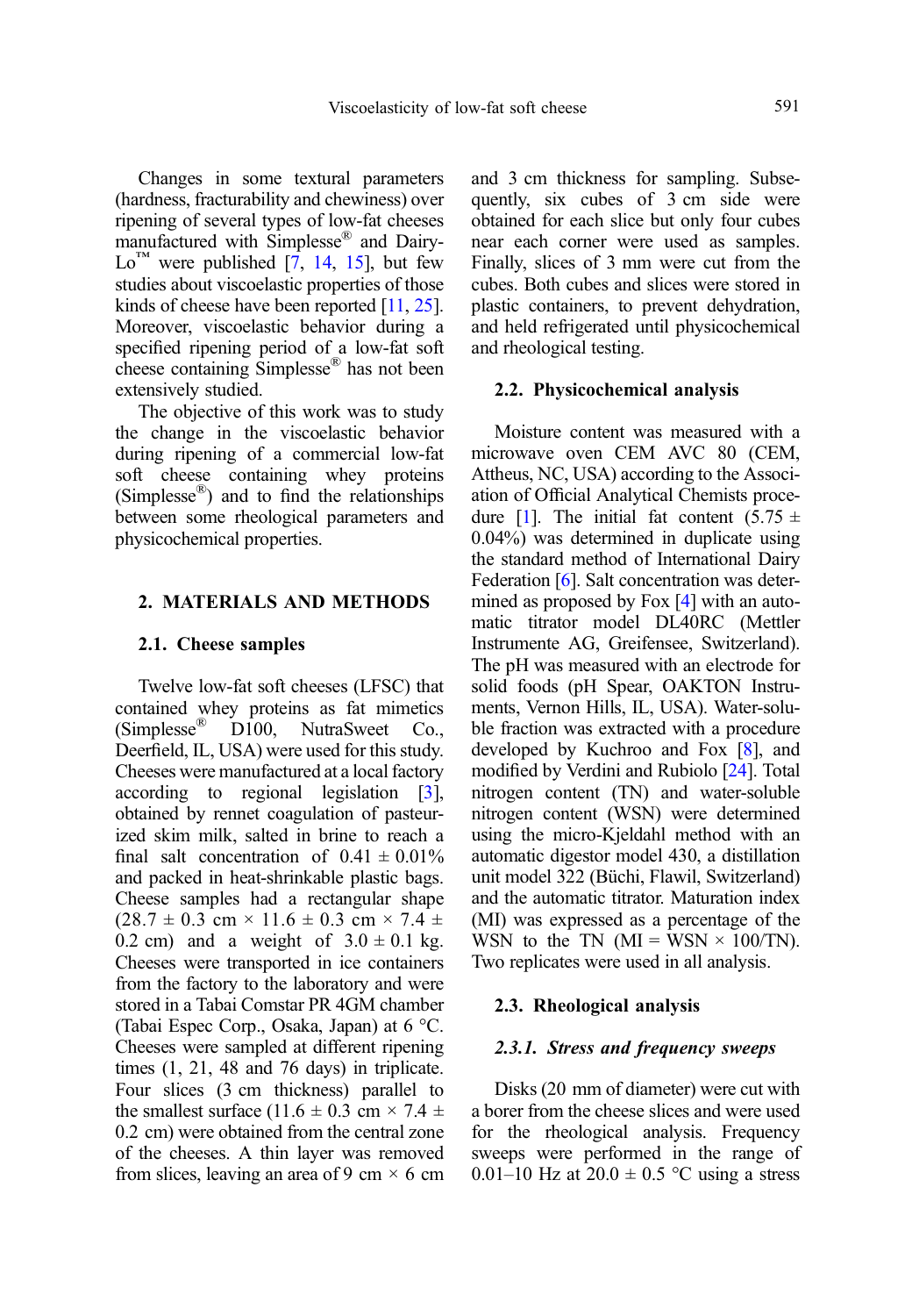controlled rheometer RheoStress 80 (Haake Inc. Instruments, Karlsruhe, Germany) with a plate-plate geometry test fixture. Diameter and gap were 20 and 2.5 mm, respectively. The region of linear viscoelasticity was determined prior to each frequency sweep performing stress sweeps at 10 Hz. A thin film of silicone oil (100 cp) was applied to the exposed sample edges to prevent water evaporation during measurements. Elastic  $(G')$ , viscous  $(G'')$  and complex  $(|G^*|)$  moduli, complex viscosity  $(|\eta^*|)$  and tangent of phase angle (tan  $\delta$ ) were measured at a fixed stress amplitude (318 Pa). Frequency sweeps were conducted in duplicate for each sample.

# 2.3.2. Modeling of the mechanical spectra

Frequency dependence of G′ and G″ was modeled with power-law equations (1) and (2) and Maxwell equations (3) and (4)  $\lceil 18 \rceil$ :

$$
G'(\omega) = a\omega^x, \qquad (1)
$$

$$
G''(\omega) = b\omega^{\nu}, \qquad (2)
$$

$$
G'(\omega) = \sum_{i=1}^{n} \frac{G_i(\omega \lambda_i)^2}{1 + \omega^2 \lambda_i^2},
$$
 (3)

$$
G''(\omega) = \sum_{i=1}^{n} \frac{G_i \omega \lambda_i}{1 + \omega^2 \lambda_i^2}, \qquad (4)
$$

where  $\omega$  is the frequency, a, b, x and y are the power-law parameters,  $\lambda_i$  is the relaxation time and  $\dot{G}_i$  is the relaxation modulus of the  $i<sup>th</sup>$  Maxwell element, respectively.

# 2.3.3. Kinetic analysis of the rheological parameters

A first-order kinetic model was assumed to represent the behavior of the rheological parameters derived from power-law and Maxwell equations during the ripening time [\[24\]](#page-10-0):

$$
P(\theta) = P_0 e^{-K\theta}, \tag{5}
$$

where  $P_0$  is the initial value of the rheological parameter,  $P(\theta)$  is the rheological parameter over ripening, θ is the ripening time expressed in days (d) and  $K$  is the kinetic rate constant  $(d^{-1})$ .

#### 2.4. Statistical analysis

Analysis of variance was performed and when the effect of the factors was significant  $(P < 0.05)$ , the multiple ranks HSD Tukey test was applied (95% of confidence level). Linear regression was used to determine the corresponding parameters of power-law equation. Nonlinear regression analysis was conducted to obtain the parameters of five Maxwell elements, using the procedure proposed by Subramanian et al. [\[20\]](#page-10-0). Multiple regression analysis was applied in order to establish the relationships between rheological parameters and physicochemical properties. The complete statistical analysis was performed using Minitab 13.20 (Minitab Inc., State College, PA, USA).

# 3. RESULTS AND DISCUSSION

#### 3.1. Physicochemical analysis

The initial moisture content of the LFSC was  $52.80 \pm 0.46\%$ , and the moisture content did not change significantly during the studied ripening period [\(Tab. I](#page-4-0)). The high moisture content observed in LFSC is in agreement with the reports of other authors in several types of low-fat cheeses containing whey protein-based fat mimetics [\[7](#page-10-0), [12](#page-10-0), [14](#page-10-0), [15\]](#page-10-0). Fat mimetics are known for their water-binding capacity, which may in turn explain the higher moisture content found in cheeses containing these materials [\[14](#page-10-0)].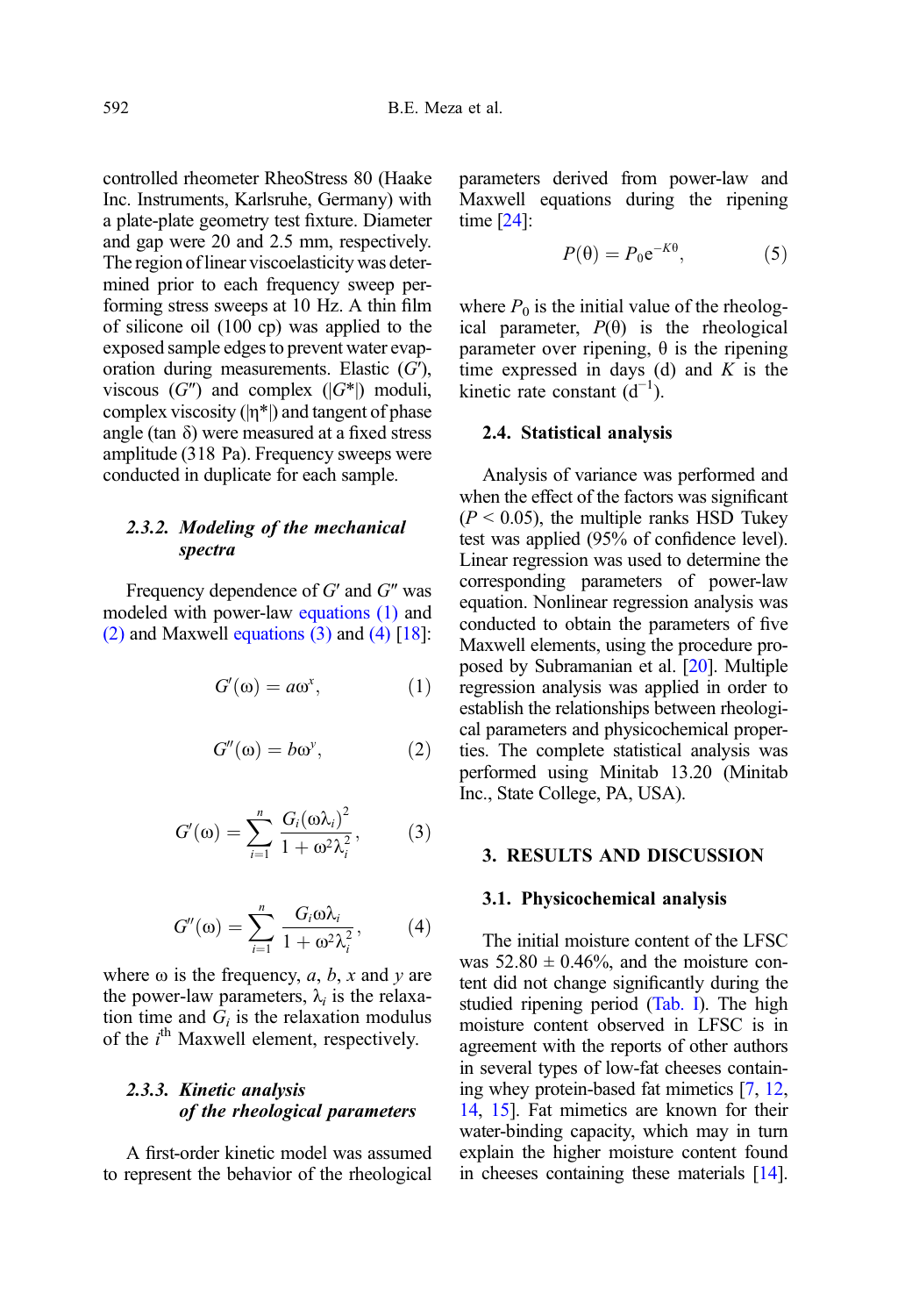| Ripening time<br>(days) | Moisture<br>$(\% w/w)^{1}$ | pH <sup>1</sup>         | Salt<br>$(\% w/w)^{1}$  | Proteins<br>$(\% w/w)^{1}$ | Maturation<br>index <sup>1</sup> |
|-------------------------|----------------------------|-------------------------|-------------------------|----------------------------|----------------------------------|
| $\mathbf{1}$            | $52.80 \pm 0.46^{\circ}$   | $5.27 \pm 0.03^{\rm b}$ | $0.41 \pm 0.00^a$       | $33.58 \pm 0.01$           | $3.60 \pm 0.67^{\rm a}$          |
| 21                      | $52.26 \pm 0.68^{\circ}$   | $5.18 \pm 0.05^{ab}$    | $0.71 \pm 0.05^{\rm b}$ | $33.31 \pm 1.17$           | $6.62 \pm 0.21^{\rm b}$          |
| 48                      | $51.76 \pm 0.59^{\rm a}$   | $5.11 \pm 0.03^{\circ}$ | $0.76 \pm 0.14^{\rm b}$ | $33.26 \pm 0.40$           | $8.66 \pm 1.05^{\circ}$          |
| 76                      | $52.43 \pm 0.29^{\circ}$   | $5.16 \pm 0.04^{\rm a}$ | $0.69 \pm 0.13^{\rm b}$ | $33.42 \pm 1.39$           | $10.24 \pm 0.54^{\circ}$         |

<span id="page-4-0"></span>Table I. Physicochemical properties over the ripening of a commercial low-fat soft cheese containing whey proteins.

<sup>1</sup> Mean values and standard deviations of three samples.<br><sup>a–c</sup> Mean values within a column with the same letter are not significantly different ( $P < 0.05$ ).

Also, it has been suggested that these materials interfere with the shrinkage of the casein matrix, retarding the curd syneresis during the cheesemaking process [\[12](#page-10-0)]. However, moisture content of LFSC did not change significantly during the studied ripening period (Tab. I).

The initial salt concentration of the LFSC was  $0.41 \pm 0.01\%$ , and it increased significantly over ripening from 1 to 21 days and did not change significantly between 21 and 76 days (Tab. I). This result is expected because when cheeses are salted in brine, salt gradient develops from the surface to the center of the cheese, leading to an almost uniform salt distribution [\[10](#page-10-0)].

The initial pH of the LFSC was  $5.27 \pm 0.03$ , and the pH slightly decreased during ripening from 1 to 48 days and did not change significantly between 48 and 76 days (Tab. I). Residual lactose in cheese is fermented by lactic acid bacteria to several water-soluble organic acids. Upon dissociation, organic acids liberate  $H^+$ , causing a decrease in pH. Buffering in cheese is related to the presence of proteins and inorganic constituents such as weak acids, bases and metal ion complexes [\[9](#page-10-0)]. The production of acid should lead to immediate solubilization of calcium and phosphate entrapped by the para-casein network, which would act as a buffer resisting the decrease in the pH [[21](#page-10-0)].

MI of the LFSC increased significantly over ripening, from  $3.60 \pm 0.67\%$  at the beginning of the maturation to  $8.66 \pm$ 1.05% at 48 days of ripening, but there were no significant differences between 48 and 76 days (Tab. I). The pH 4.6-soluble nitrogen content is an index of cheese primary proteolysis, which is more prominent during the first weeks of ripening. Subsequent hydrolysis of the large and intermediate-sized peptides results in the formation of smaller peptides and free amino acids that does not significantly influence pH 4.6-soluble nitrogen content [[17](#page-10-0)]. Hence, larger changes in the pH 4.6-soluble nitrogen content are expected during the initial stages of ripening compared with the later stages [[22\]](#page-10-0).

# 3.2. Rheological analysis

#### 3.2.1. Region of linear viscoelasticity

Values of  $|G^*|$  and strain (γ) of the LFSC were plotted as a function of applied stress at the frequency of 10 Hz [\(Fig. 1\)](#page-5-0). At any ripening time, values of  $|G^*|$  were not affected by the magnitude of the applied stress and a linear relationship between stress and strain was observed. The linear relationship between stress and strain in the experimental conditions indicates that regardless of structural changes during ripening, LFSC behaved as a linear viscoelastic material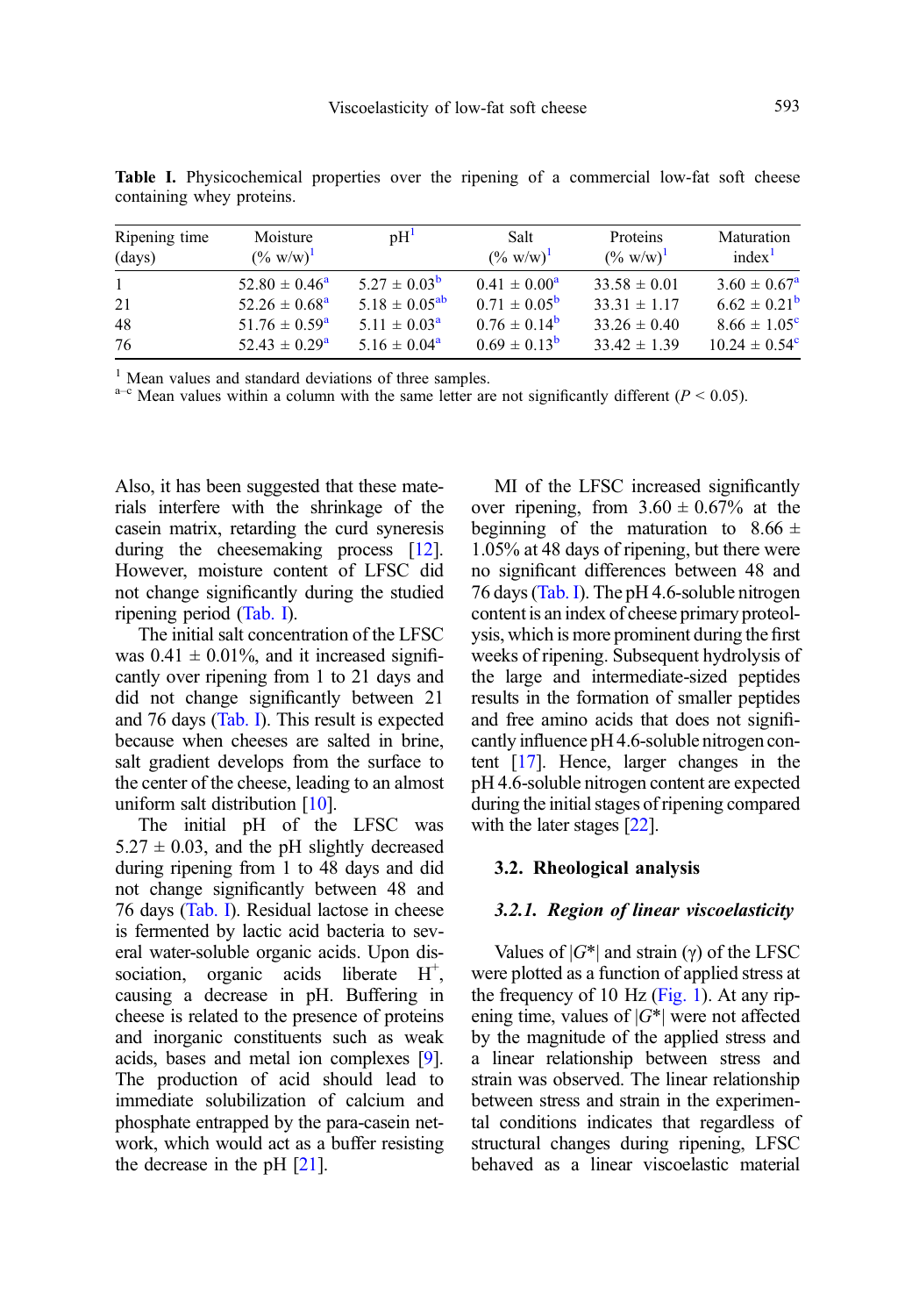<span id="page-5-0"></span>

Figure 1. Stress sweeps over the ripening of a commercial low-fat soft cheese containing whey proteins. Full symbols complex modulus ( $|G^*|$ ) and empty symbols strain (γ): ( $\bullet \Diamond$ ) day 1, ( $\blacktriangle \Delta$ ) day 21,  $(\blacksquare)$  day 48 and  $(\lozenge)$  day 76 of ripening. Points represent individual values of one of two replications.

during dynamic testing at stresses below 630 Pa.

#### 3.2.2. Mechanical spectra

Changes in  $G'$  and  $G''$  of the LFSC as a function of frequency are shown in [Figure 2.](#page-6-0) Elastic modulus was greater than viscous modulus throughout the frequency range, indicating that LFSC showed a solid-like behavior at any ripening time. This mechanical spectrum describes the characteristic behavior of a viscoelastic solid [\[18](#page-10-0)].

Changes in  $|G^*|$  and  $|\eta^*|$  of the LFSC as a function of frequency are shown in [Figure 3](#page-6-0). Values of  $|G^*|$  and  $|n^*|$  describe the total resistance to deformation of a material that is considered as an elastic solid or a viscous liquid. Complex modulus increased and complex viscosity decreased with frequency, showing the same pattern of viscoelastic response at any ripening time.

Values of tan  $\delta$ , that compares the amount of energy lost to the amount of energy stored during a test cycle, are shown in [Figure 4](#page-7-0). According to Gravier et al. [\[5\]](#page-10-0),

tan δ can be used to indicate the strong relationship between the viscous behavior and the degree of casein hydrolysis. Values of tan δ of LFSC were between 0.3 and 0.55, indicating that elastic properties predominate at any ripening time. However, values of tan  $\delta$  increased with the ripening time, showing that viscous properties increased over ripening.

# 3.2.3. Modeling of the mechanical spectra

Power-law and Maxwell parameters of LFSC are shown in [Tables II](#page-7-0) and [III](#page-8-0), respectively. Coefficients  $a$  and  $b$  represent the magnitude of  $G'$  and  $G''$  at a frequency of 1 rad⋅s<sup>-1</sup>, and exponents x and y represent the slopes of the linear relationships between modulus and frequency. Coefficient  $a$  was higher than  $b$ , showing the predominance of a solid-like behavior at any ripening time. Also, exponent  $x$  was higher than exponent  $y$ , indicating that elastic properties were more sensitive to frequency changes than viscous properties.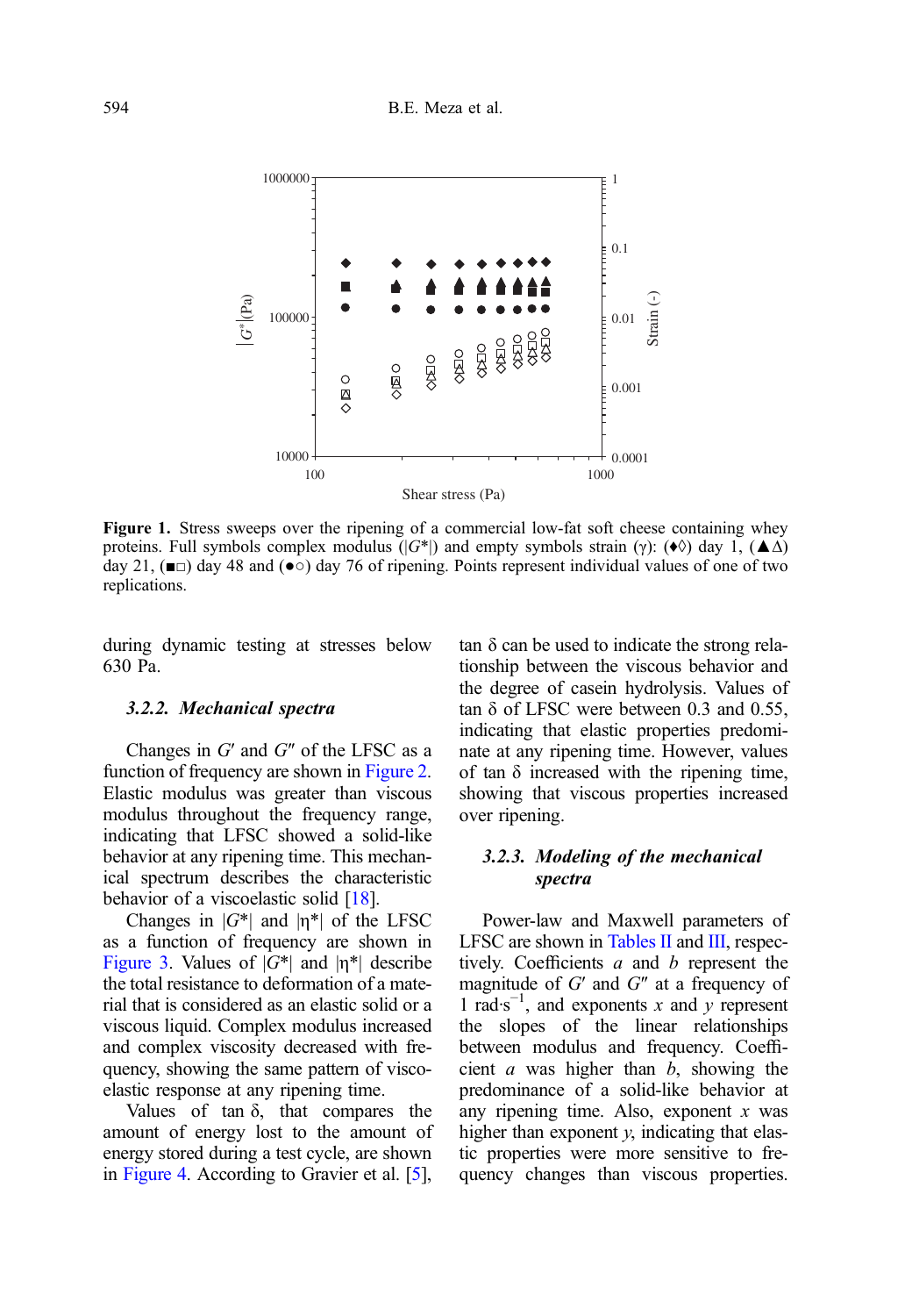<span id="page-6-0"></span>

Figure 2. Frequency sweeps over the ripening of a commercial low-fat soft cheese containing whey proteins. Full symbols elastic modulus (G') and empty symbols viscous modulus (G''):  $(\diamond \lozenge)$ day 1,  $(\triangle \Delta)$  day 21,  $(\square)$  day 48 and  $(\bullet \circ)$  day 76 of ripening. Points represent individual values of one of two replications.



**Figure 3.** Complex modulus ( $|G^*|$ ) and complex viscosity ( $|n^*|$ ) over the ripening of a commercial low-fat soft cheese containing whey proteins. Full symbols  $|G^*|$  and empty symbols  $|\eta^*|$ : ( $\bullet \Diamond$ ) day 1, (**A**Δ) day 21, ( $\blacksquare$  on day 48 and ( $\lozenge$ ) day 76 of ripening. Points represent individual values of one of two replications.

During cheese ripening, coefficients a and  $b$  decreased, while exponents  $x$  and  $y$ increased with ripening time. This result indicates that both elastic and viscous components were sensitive to frequency changes during maturation. These observations are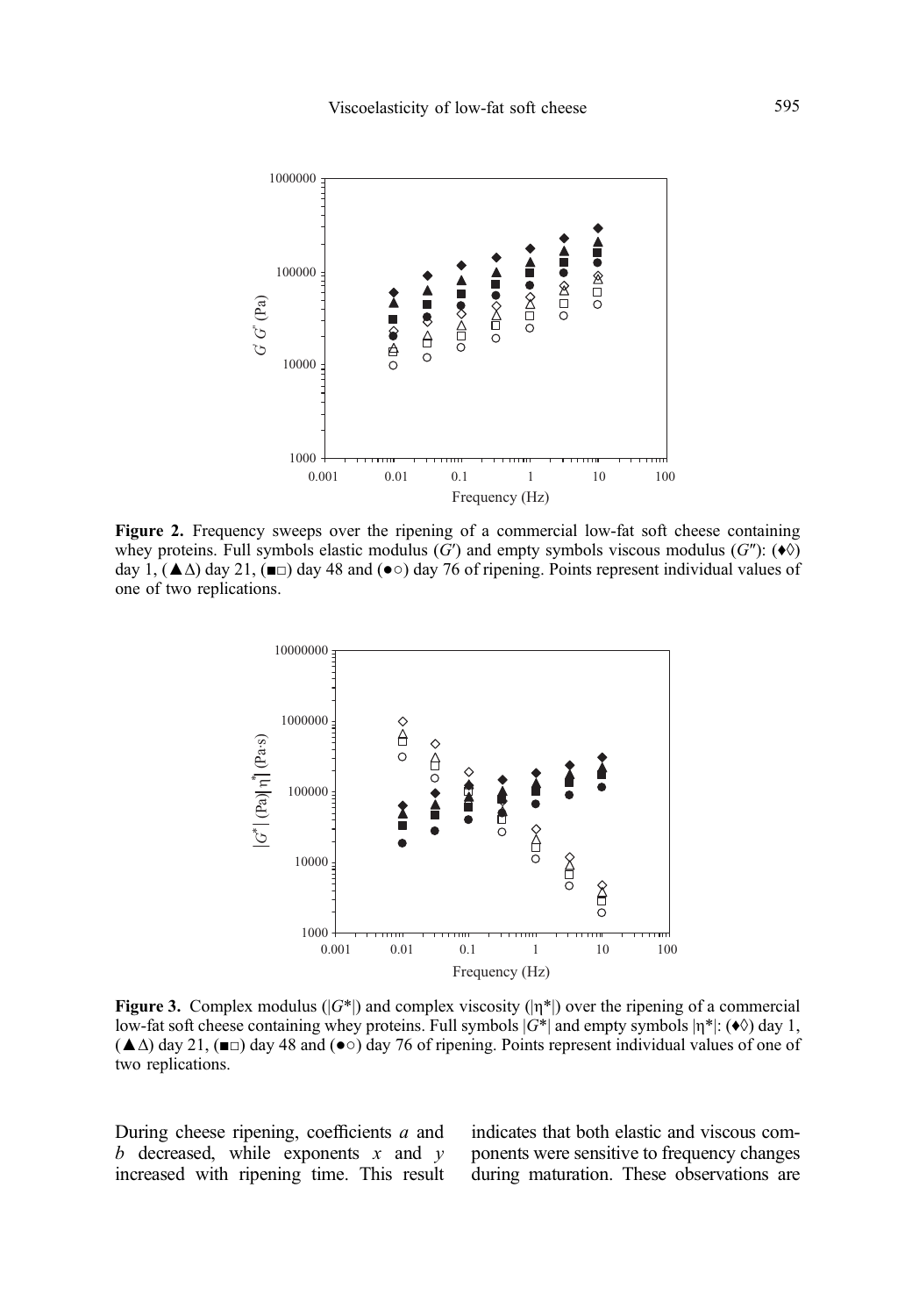<span id="page-7-0"></span>

**Figure 4.** Tangent of phase angle (tan  $\delta$ ) over the ripening of a commercial low-fat soft cheese containing whey proteins: ( $\bullet$ ) day 1, ( $\blacktriangle$ ) day 21, ( $\blacksquare$ ) day 48 and ( $\bullet$ ) day 76 of ripening. Points represent individual values of one of two replications.

| Ripening time | G'                      |                                 |       | $G^{\prime\prime}$      |                           |       |
|---------------|-------------------------|---------------------------------|-------|-------------------------|---------------------------|-------|
| (days)        | a $(kPa\cdot s)^{1}$    | $x^1$                           | $R^2$ | b $(kPa\cdot s)^{1}$    |                           | $R^2$ |
| $\mathbf{1}$  | $121.1 \pm 5.2^{\rm a}$ | $0.217 \pm 0.001^{\rm a}$       | 0.99  | $39.5 \pm 1.5^{\circ}$  | $0.185 \pm 0.002^{\rm a}$ | 0.99  |
| 21            | $79.2 \pm 16.1^{\rm b}$ | $0.231 \pm 0.011^{ab}$          | 0.99  | $28.8 \pm 5.5^{\rm b}$  | $0.210 \pm 0.011^{\rm b}$ | 0.99  |
| 48            | $72.1 \pm 10.6^{\rm b}$ | $0.236 \pm 0.008$ <sup>ab</sup> | 0.99  | $25.6 \pm 3.5^{\rm bc}$ | $0.233 \pm 0.008^{\rm b}$ | 0.99  |
| 76            | $43.9 \pm 4.5^{\circ}$  | $0.248 \pm 0.017^{\rm b}$       | 0.99  | $17.7 \pm 1.5^{\circ}$  | $0.215 \pm 0.011^{\rm b}$ | 0.99  |

**Table II.** Power-law parameters for elastic  $(G' = a\omega^x)$  and viscous  $(G'' = b\omega^y)$  moduli over the ripening of a commercial low-fat soft cheese containing whey proteins.

<sup>1</sup> Mean values and standard deviations of three samples.<br><sup>a–c</sup> Mean values within a column with the same letter are not significantly different ( $P < 0.05$ ).

in agreement with the decrease in the cheese matrix rigidity during ripening.

In general, the elastic contribution of each Maxwell element  $(G_i)$  decreased as the ripening time increased. These results are expected because cheese becomes softer during ripening [\[19](#page-10-0)]. The proteolysis during ripening contributes to the softening of cheese because most casein breakdown products are water soluble and they cannot contribute to the framework provided by the protein matrix [[23](#page-10-0)].

# 3.2.4. Kinetic analysis of rheological parameters

The behavior of the rheological parameters of the LFSC during the ripening time is shown in [Figure 5](#page-8-0). In order to establish the rate of decay of parameters  $a$  and  $b$  derived from power-law equation and parameters  $G_i$ derived from Maxwell equation, kinetic rate constants were calculated ([Fig. 5\)](#page-8-0). These obtained results indicate that all parameters decreased with the same rate  $(P > 0.05)$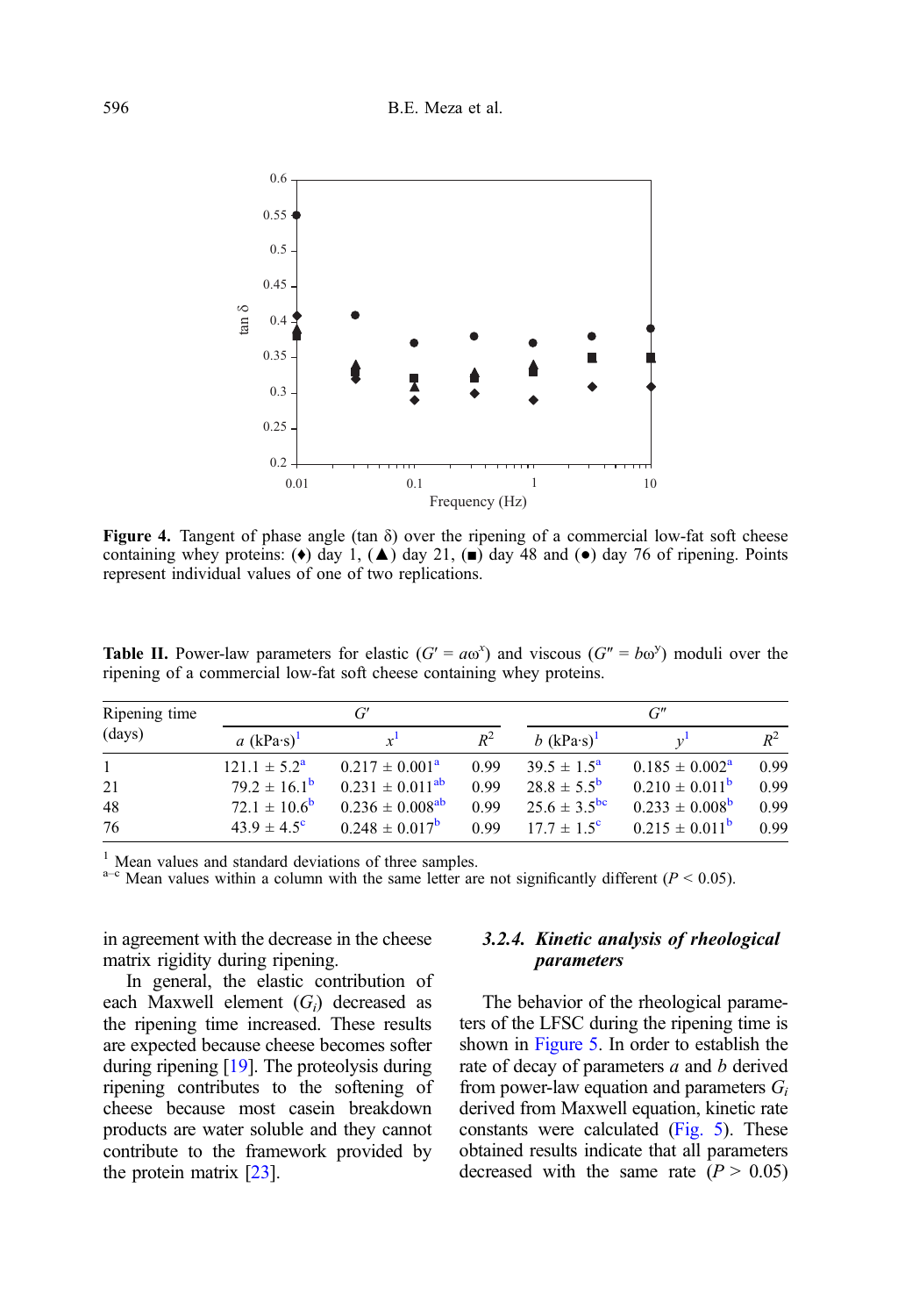| Ripening time | $\lambda_1 = 0.01$ s <sup>1</sup> | $\lambda_2 = 0.1 s^1$        | $\lambda_3 = 1$ s <sup>1</sup> | $\lambda_4 = 10 s^1$      | $\lambda_5 = 100 s^1$     | $R^2$ |
|---------------|-----------------------------------|------------------------------|--------------------------------|---------------------------|---------------------------|-------|
| (days)        | $G_1$ (Pa) <sup>2,3</sup>         | $G_2$ (Pa) <sup>2,3</sup>    | $G_3$ (Pa) <sup>2,3</sup>      | $G_4$ (Pa) <sup>2,3</sup> | $G_5$ (Pa) <sup>2,3</sup> |       |
| $\mathbf{1}$  | $177.4 \pm 7.7^{\rm a}$           | $83.4 \pm 5.7^{\circ}$       | $56.6 \pm 3.9^a$               | $57.9 \pm 1.2^{\rm a}$    | $31.5 \pm 2.9^{\circ}$    | 0.99  |
| 21            | $134.5 \pm 17.9^{\circ}$          | $60.8 \pm 6.8^{\rm b}$       | $38.6 \pm 7.9^{\rm b}$         | $34.1 \pm 7.0^{b}$        | $29.4 \pm 7.0^{b}$        | 0.99  |
| 48            | $125.9 \pm 13.0^a$                | 58.1 $\pm$ 10.7 <sup>b</sup> | $30.1 \pm 4.5^{\rm bc}$        | $21.9 \pm 3.9^{\rm bc}$   | $28.9 \pm 4.8^{\rm b}$    | 0.99  |
| 76            | $77.7 \pm 10.5^{\rm b}$           | $38.0 \pm 3.0^{\circ}$       | $23.1 \pm 1.5^{\circ}$         | $20.7 \pm 1.8^{\circ}$    | $14.3 \pm 3.1^{\circ}$    | 0.99  |

<span id="page-8-0"></span>**Table III.** Parameters derived from Maxwell model ( $\lambda$ , and  $G_i$  for  $i = 1, \dots, 5$ ) over the ripening of a commercial low-fat soft cheese containing whey proteins.

<sup>1</sup> Relaxation time of the *i*<sup>th</sup> Maxwell element.<br><sup>2</sup> Relaxation modulus of the *i*<sup>th</sup> Maxwell elem

 $\frac{3}{2}$  Mean values and standard deviations of three samples.<br> $\frac{3}{2}$  Mean values with the same letter for each Maxwell element within a column are not significantly different ( $P < 0.05$ ).



Figure 5. Decay of rheological parameters obtained from power-law and Maxwell equations as a function of ripening time of a commercial low-fat soft cheese containing whey proteins. Lines represent fitted curves.

during the studied ripening period. In addition, both models appropriately characterized the mechanical spectra of LFSC over ripening ([Tabs. II](#page-7-0) and III). For this reason, parameter a of power-law equation was arbitrarily selected to correlate physicochemical properties and rheological parameters.

# 3.2.5. Correlation between physicochemical properties and rheological parameter a

Correlations between physicochemical properties (salt concentration, pH and MI) and the rheological parameter a of powerlaw equation are shown in [Table IV.](#page-9-0)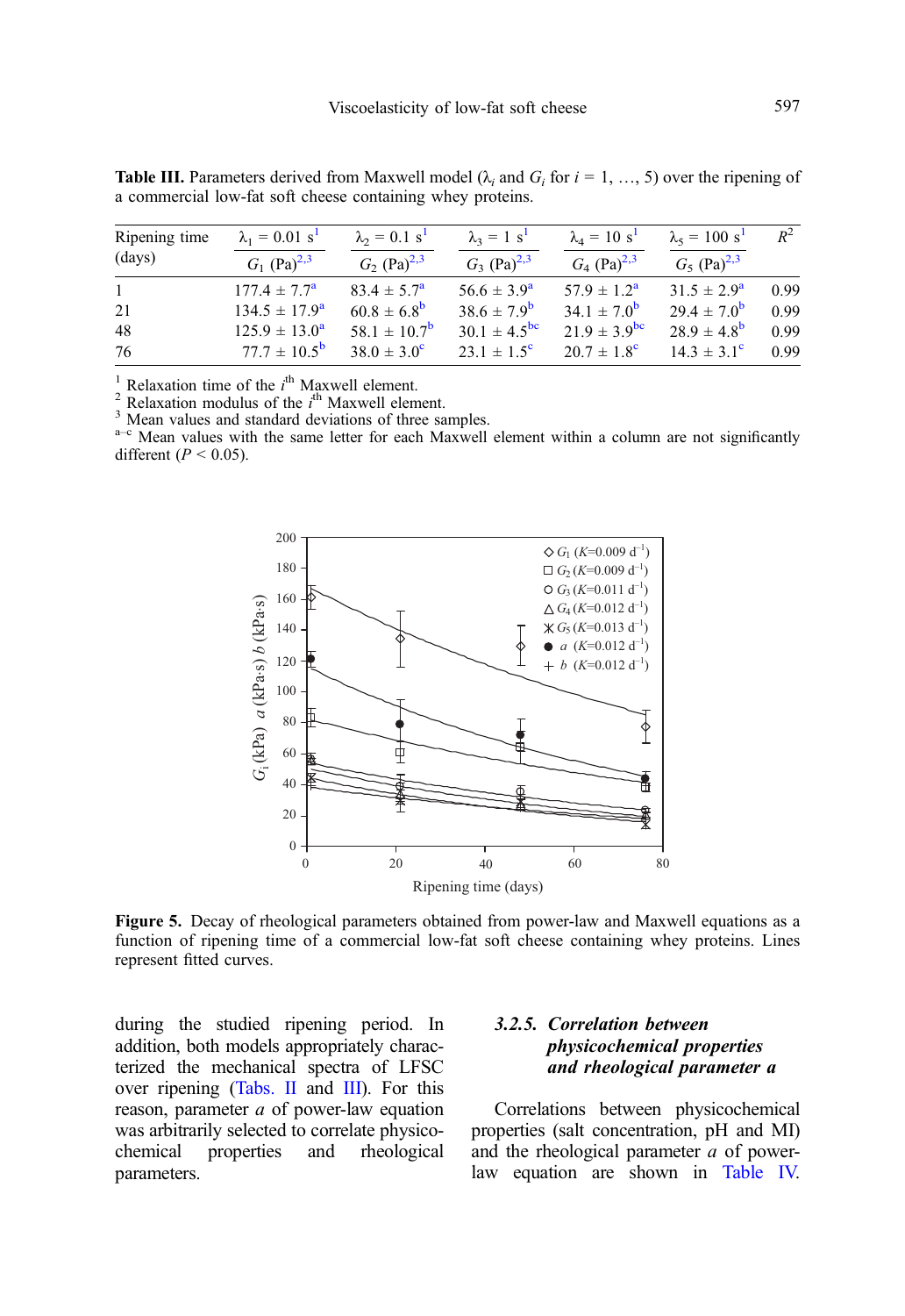<span id="page-9-0"></span>Table IV. Correlations between physicochemical properties and rheological parameter a of powerlaw equation over the ripening of a commercial low-fat soft cheese with whey proteins.

| Regression equation <sup>1</sup>                                     | $R^2$ |
|----------------------------------------------------------------------|-------|
| $a = 153.48 - 10.22 \times \text{MI}$                                | 0.81  |
| $a = -1471.85 + 299.31 \times pH$                                    | 0.50  |
| $a = 154.58 - 117.82 \times$ NaCl                                    | 0.42  |
| $a = -156.66 + 58.30 \times pH - 9.11 \times MI$                     | 0.82  |
| $a = -1005.74 + 215.36 \times pH - 48.5 \times NaCl$                 | 0.53  |
| $a = -311.24 + 26.62 \times NaCl + 85.82 \times pH - 9.81 \times MI$ | 0.83  |

 $<sup>1</sup>$  MI: maturation index.</sup>

The best simple correlation was obtained between MI and a. The negative correlation indicates that when MI increased the rheological parameter a decreased. This observation reaffirms the importance of proteins in cheese texture that was previously published by other authors [2, [5](#page-10-0), [24](#page-10-0)]. The proteolysis of LFSC produced an increase in the pH 4.6-soluble nitrogen compounds that cannot contribute to the protein network. This behavior is related to a decrease in the cheese matrix rigidity that becomes softer during ripening.

The combination of MI with other physicochemical properties such as moisture content, salt concentration and pH using multiple correlations did not improve the results obtained when MI was used alone (Tab. IV).

4. CONCLUSIONS

This study allowed the characterization of the change in the viscoelastic behavior over ripening of a commercial low-fat soft cheese that contained whey proteins as fat mimetics (Simplesse®). This cheese behaved as a linear viscoelastic material during dynamic testing at stresses below 630 Pa and also, elastic properties predominated in the mechanical spectra. In general, viscoelastic parameters derived from power-law and Maxwell equations decreased with the ripening time and decayed with the same kinetic rate, showing that ripening contributed to changes in the structure of cheese matrix. The best correlation between physicochemical properties and rheological parameters was obtained between parameter a derived from the power-law equation and MI. The resulted regression equation can be used to predict the MI from rheological tests.

Acknowledgements: This work was done with the financial support of Universidad Nacional del Litoral, Consejo Nacional de Investigaciones Científicas y Técnicas and the Agencia Nacional de Promoción Científica y Tecnológica of Argentina. The authors acknowledge Daniel De Piante Vicin for technical assistance in the rheological tests and physicochemical determinations.

# **REFERENCES**

- [1] AOAC, Moisture in Cheese, AOAC Official Method 977.11. Official Methods of Analysis: Food Composition; Additives; Natural Contaminants (Vol. II), Association of Official Analytical Chemists Inc., USA, 1990.
- [2] Bertola N.C., Bevilacqua A.E., Zaritzky N.E., Proteolytic and rheological evaluation of maturation of Tybo Argentino cheese, J. Dairy Sci. 75 (1992) 3273–3281.
- [3] CAA, Código Alimentario Argentino, Capítulo VIII: Alimentos Lácteos, available at: [http://www.anmat.gov.ar,](http://www.anmat.gov.ar) 2006.
- [4] Fox P.F., Potentiometric determination of salt in cheese, J. Dairy Sci. 46 (1963) 744–745.